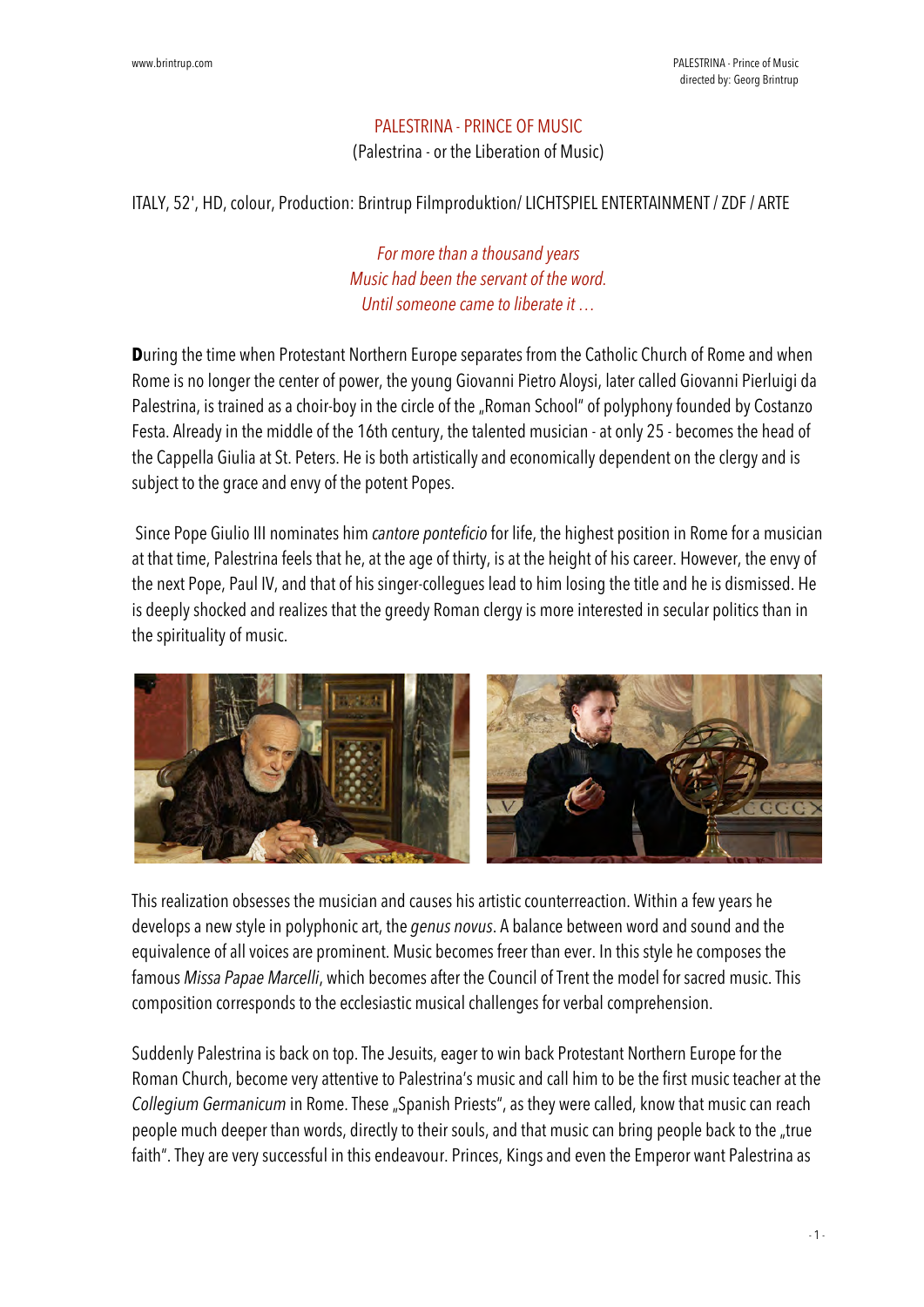the choir-master of their courts. However, experience has taught him not to become a pawn in the hands of the powerful.



As all the other great Renaissance artists, Palestrina wants to take his destiny into his own hands and maintain his artistic independency. He demands enormous salaries for these positions, since he intends on staying in Rome. In fact, he soon becomes the head of the Cappella Giulia. And he is the first and only musician to receive the title of composer of the Cappella Pontificia "*modulator pontificus"*. Palestrina becomes the most important musician of the country.

At the peak of his career, he receives a heavy stroke of fate. The plague and an influenza epidemic take away his two oldest sons and his wife. He is desperate and falls into a deep depression. He wants to give up composing and become a member of clergy. Again, however, he takes fate into his own hands. Strenuousness, ambition and the desire to secularity allow him to take another very pragmatic decision. He marries the rich widow of a fur merchant and finally has enough money to publish his scores. At least his work shall be immortal. Within a few years sixteen books are published with numerous compositions, Palestrina's "musical descendants" which still fascinate us today.

## *starring*

Domenico Galasso - *Iginio* Stefano Oppedisano - *Annibale* Claudio Marchione - *Cristoforo* Renato Scarpa - *Mons. Cotta* Achille Brugnini - *Gioacchino* Remo Remotti -*Filippo Neri* Giorgio Colangeli - *L. Barré* Pasquale di Filippo - *G. Severini*

*special guest* Franco Nero - *D. Ferrabosco*

## *with*

Bartolomeo Giusti – *der alte Palestrina* Daniele Giuliani – *der junge Palestrina* Patrizia Bellezza - *Virginia Dormuli* Francesca Catenacci - *Lucrezia Gori*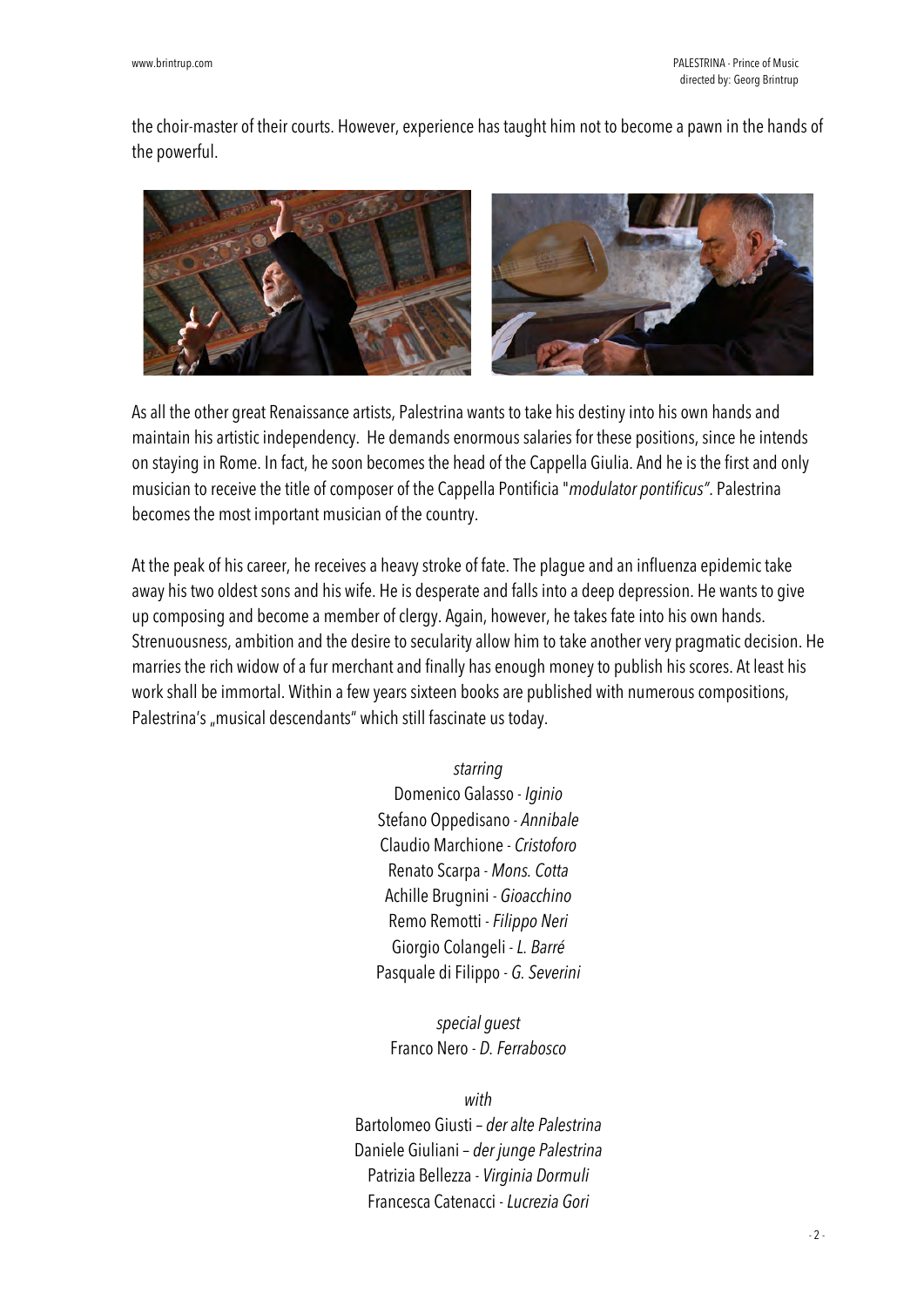Jobst Grapow, Alberto Bianco, Francesco Cantone, Marco Celestini, Silvano Silvan

> *dancers "Corti in Festa"* coreography- Gloria Giordano

*musicians* Ensemble Seicentonovecento Cappella Musicale di San Giacomo Coro di Voci bianche "J. J. Winckelmann"

Flavio Colusso - *director* Donatella Casa – *director of the children's choir*

*music production* MUSICAIMMAGINE, Roma Silvia De Palma - *Produktionsleitung* Johann Herczog – *musikologische Beratung*

> *singers / instruments* Antonio Giovannini - *Alt* Jean Nirouët - *Alt* Maurizio Dalena - *Tenor* Renato Moro - *Tenor* Raimundo Pereira - *Tenor* Luigi Petroni - *Tenor* Aurio Tomicich - *Bass* Andrea Damiani - *Liuto* Andrea Coen – *Organ and flute* Elisabetta Di Filippo - *Tamburin*

> > *and* Radu Marian - *Sopranist*

*tecnical crew sound* - Francesco Sardella *camera* - Benny Hasenclever, Paolo Scarfó, Piergiorgio Mangiarotti, Oliver Kochs, Jorge Alvis *costumes* - Raffaele Golino *scenography*- Änne Schanz-Kölsch *graphic* - Carmine de Lillo *3D FX* - Piero Perilli *location manager* - Jorge Alvis, Peter Naguschewski